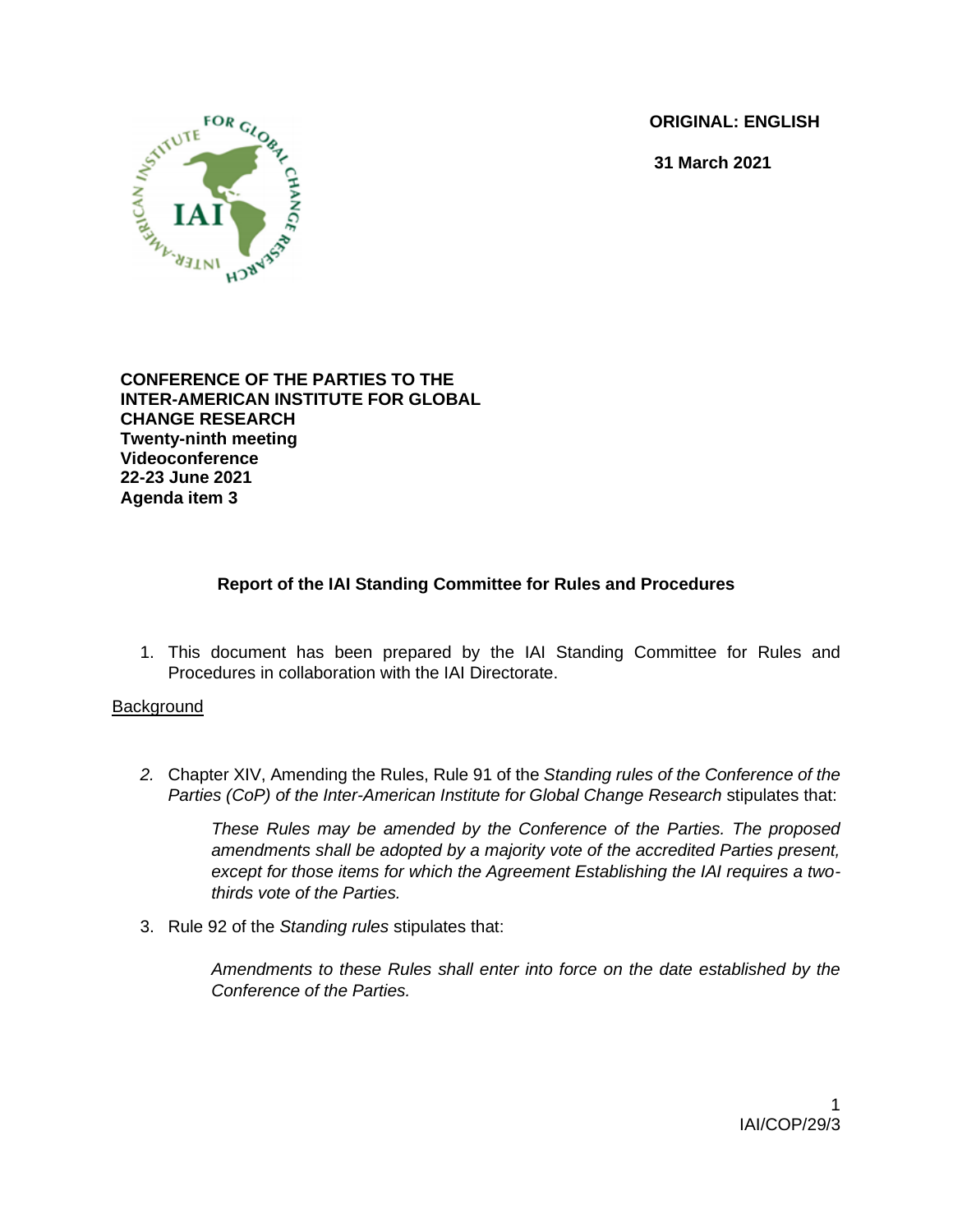4. The most recent revisions by the Conference of the Parties (CoP *Standing rules* were made at its 21st meeting (CoP-21, Montevideo, 2013) regarding the accreditation of country representatives.

# *Standing rules of the Conference of the Parties (CoP) of the Inter-American Institute for Global Change Research*

- 5. The Extraordinary situation posed by the novel corona virus (COVID-19), especially with regard to international travel, necessitated the organization of meetings of the Conference of the Parties via videoconferencing systems.
- 6. The *Standing rules* as revised at CoP-21 did not foresee the need to hold future meetings of the CoP using videoconferencing.
- 7. Accordingly, the current *Standing rules* have been revised to better meet the special needs of a virtual conference.
- 8. Annex II to this document contains a revised *Standing rules* which takes into account the challenges posed to Parties when participating in a CoP via videoconferencing systems.
- 9. The Standing Committee for Rules and Procedures invites the Conference of the Parties to approve the revised *Standing rules*.

# Recommendation

10. The Conference of the Parties is invited to consider approving the draft decision contained in the Annex I to the present document.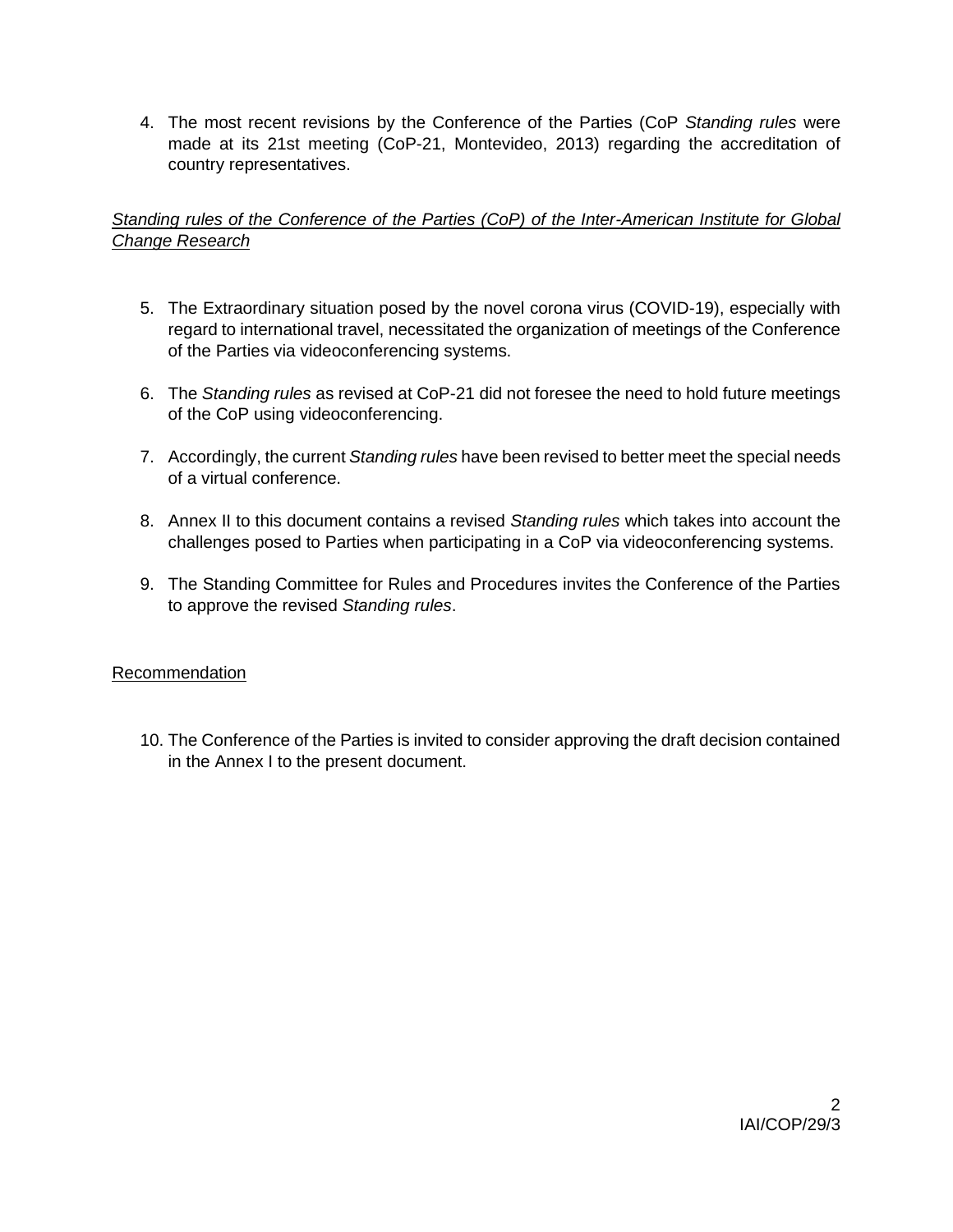Annex I

## **Draft decisions of the Conference of the Parties**

## *Standing rules of the Conference of the Parties (CoP) of the Inter-American Institute for Global Change Research*

## **Directed to the Conference of the Parties**

XXIX/xx . The Conference of the Parties are invited to approve the revised *Standing rules of the Conference of the Parties (CoP) of the Inter-American Institute for Global Change Research.*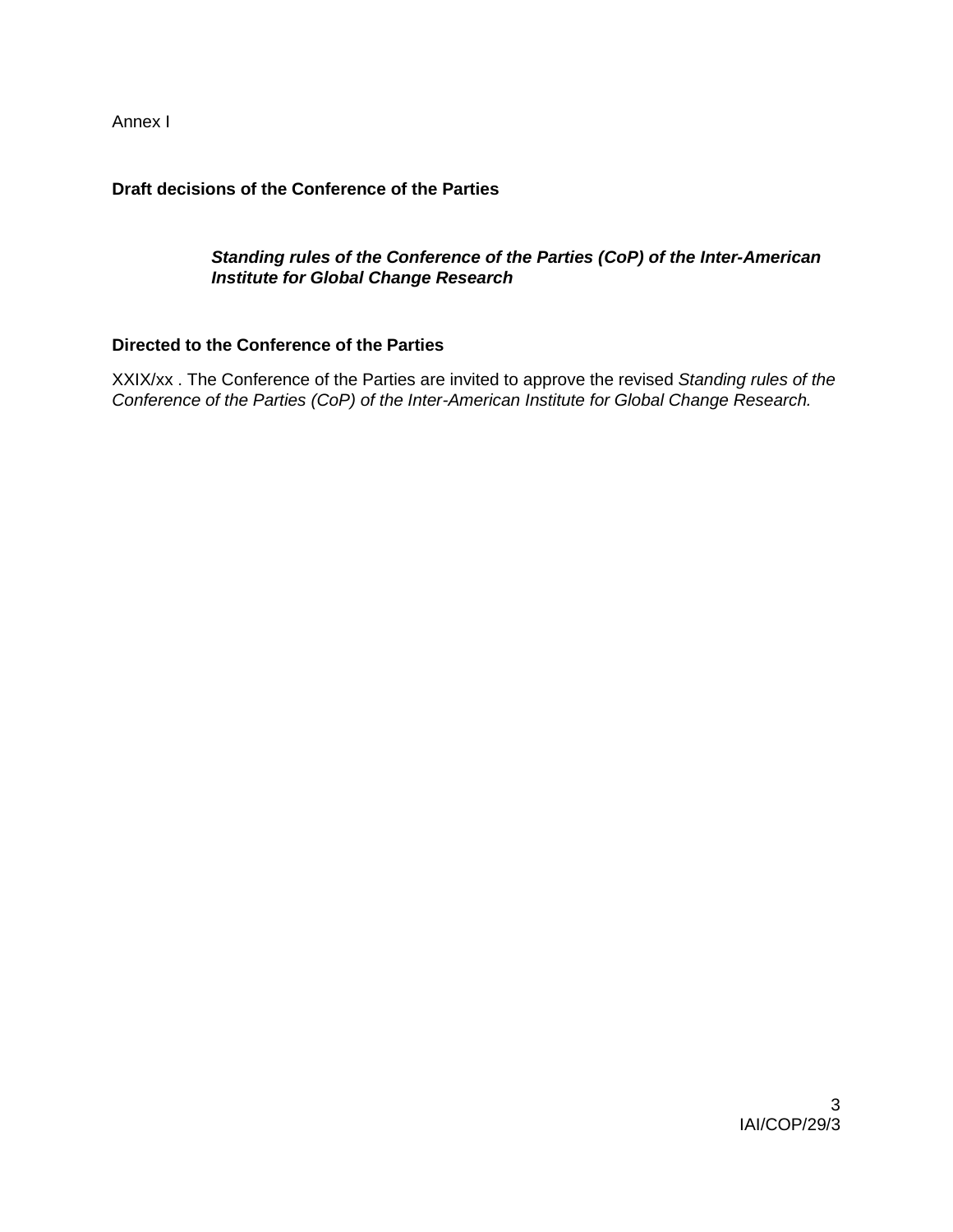## **STANDING RULES OF THE CONFERENCE OF THE PARTIES (CoP) OF THE INTER-AMERICAN INSTITUTE FOR GLOBAL CHANGE RESEARCH**

(as approved by CoP 2429, June 20132021, MontevideoVideoconference)

| CHAPTER IV - AGENDAS AND BACKGROUND DOCUMENTATION 3                    |  |
|------------------------------------------------------------------------|--|
| CHAPTER V --- THE BUREAU OF THE CONFERENCE OF THE PARTIES 4            |  |
|                                                                        |  |
|                                                                        |  |
|                                                                        |  |
|                                                                        |  |
| CHAPTER X --- ELECTION OF MEMBERS OF THE SCIENTIFIC ADVISORY COMMITTEE |  |
| CHAPTER XI --- ELECTION OF MEMBERS OF THE SCIENCE-POLICY ADVISORY      |  |
|                                                                        |  |
| CHAPTER XII -- ELECTION AND REMOVAL OF THE EXECUTIVE DIRECTOR  XX40    |  |
|                                                                        |  |
| CHAPTER XIII-XIV-SPECIAL-EXTRAORDINARY CONFERENCES  XX44               |  |
|                                                                        |  |
|                                                                        |  |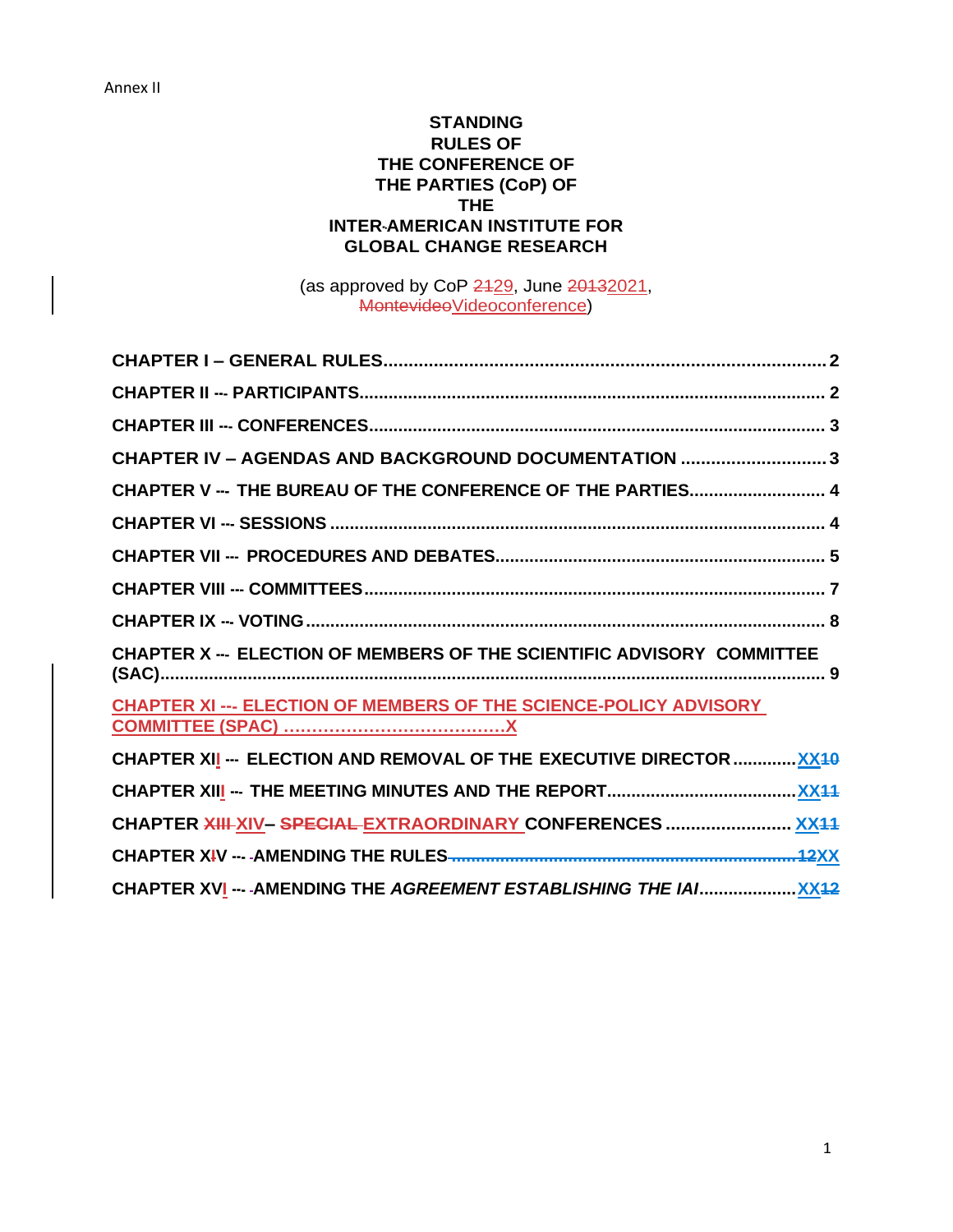# CHAPTER I – GENERAL RULES

## Rule 1

The Conference of the Parties shall be governed by the relevant provisions of the *Agreement Establishing the Inter-American Institute for Global Change Research* (IAI) and of these Rules.

## Rule 2

Each Party shall designate one Permanent Representative and one or more Alternate Permanent Representatives to the IAI. Each Party shall send such designations to the Executive Director through its competent diplomatic authority (Ministry of Foreign Affairs, Embassy or Consulate).

## CHAPTER II --‐ PARTICIPANTS

## Rule 3

The Conference of the Parties shall be open to all Parties to the Agreement. Upon invitation to a Conference of Parties, a Party that has not designated a Permanent and/or Alternate Permanent Representatives shall accredit through its competent diplomatic authority, prior to that Conference of Parties, a Representative (and, if so desired, an Alternate Representative) to the Conference. Such accreditation shall be valid also for the Executive Council Meeting immediately following that Conference of Parties. For subsequent Executive Council Meetings, any Party elected to the Executive Council shall designate a Permanent and/or Alternate Permanent Representative, by name or post, who will represent the Party on the Executive Council during the term of its mandate.

## Rule 4

Designations and/or accreditations referred to in Rules 2 and 3, as well as all other notifications, document distributions, and other correspondence related to the work of the Conference of the Parties, shall normally be conducted electronically and in accordance with the targets/deadlines identified in the appropriate rules below. Any official correspondent may request that electronic correspondence be confirmed in written form, but any such request shall not result in any changes or delays in the targets/deadlines set forth in these rules.

## Rule 5

The designations called for under Rule 2 and the accreditations provided for under Rule 3 shall be referred to the Credentials Committee (as provided for under Rule  $49\overline{7}$ ) for its review and approval. If the Credentials Committee questions such a designation or accreditation, it shall request the Executive Director to work with the submitting Party to resolve these questions before the Meeting is adjourned. In the event these questions cannot be resolved to the satisfaction of the Credentials Committee, the Committee shall refer them to the next Conference of the Parties for its decision.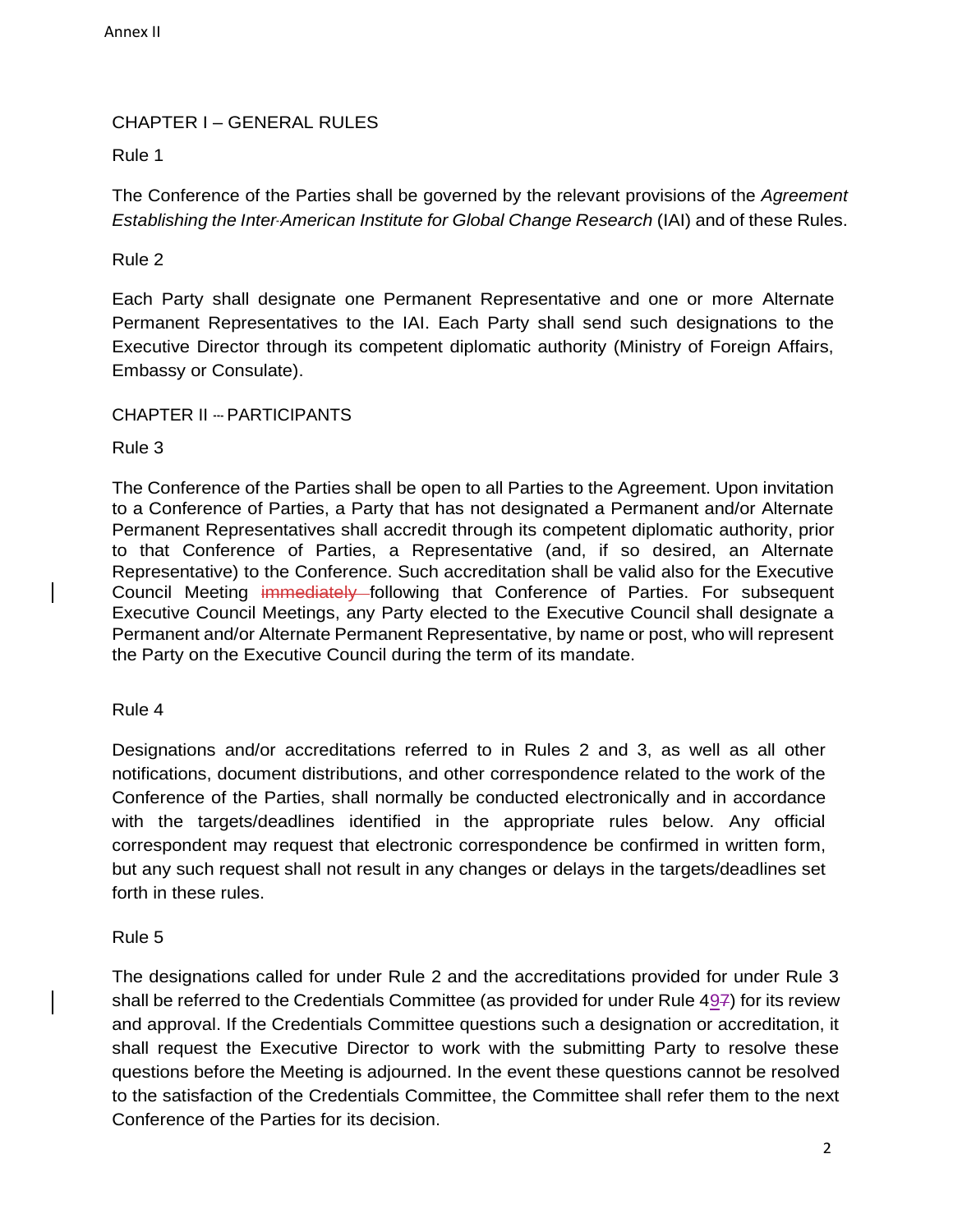The conditions under which observers may participate in Conferences of the Parties shall be as follows:

(a) An observer may take the floor only when the Chair invites him/her to do so. An observer may not propose, second, or oppose motions, and shall not vote;

(b) An observer may receive all public documents of the Conference of the Parties.

Rule 7

The appropriate authority of a State not Party to the *Agreement establishing the Inter-American Institute for Global Change Research*, international governmental organization, nongovernmental organization or other agency, , that is interested in attending a Conference of the Parties as an observer shall so inform the Executive Director no later than forty-five (45) days prior to the Conference.

# Rule 8

The Executive Director shall inform the Chair of the Executive Council regarding all expressions of interest in participating in the Conference. The EC Chair will decide, in consultation with the Executive Director, as to whether invitations should be extended to such applicants. The Executive Director shall extend invitations to accepted applicants no later than twenty-one (21) days prior to the Conference.

Rule 9

The Executive Director shall distribute to all possible participants of the Conference of the Parties logistical information regarding the Conference and registration instructions.

# Rule 10

All Representatives of Parties and invited observers are strongly encouraged to to-register electronically as soon as possible after receiving the official invitation, but at least fourteen (14) days prior to a Conference of the Parties in which they plan to participate in order to facilitate Conference planning. The Directorate will then post a list of all expected participants on the CoP website.

# CHAPTER III --‐ CONFERENCES

Rule 11

The Conference of the Parties shall meet regularly once each year on a date (normally in June) and at a site to be determined in accordance with offers tendered by the Parties to the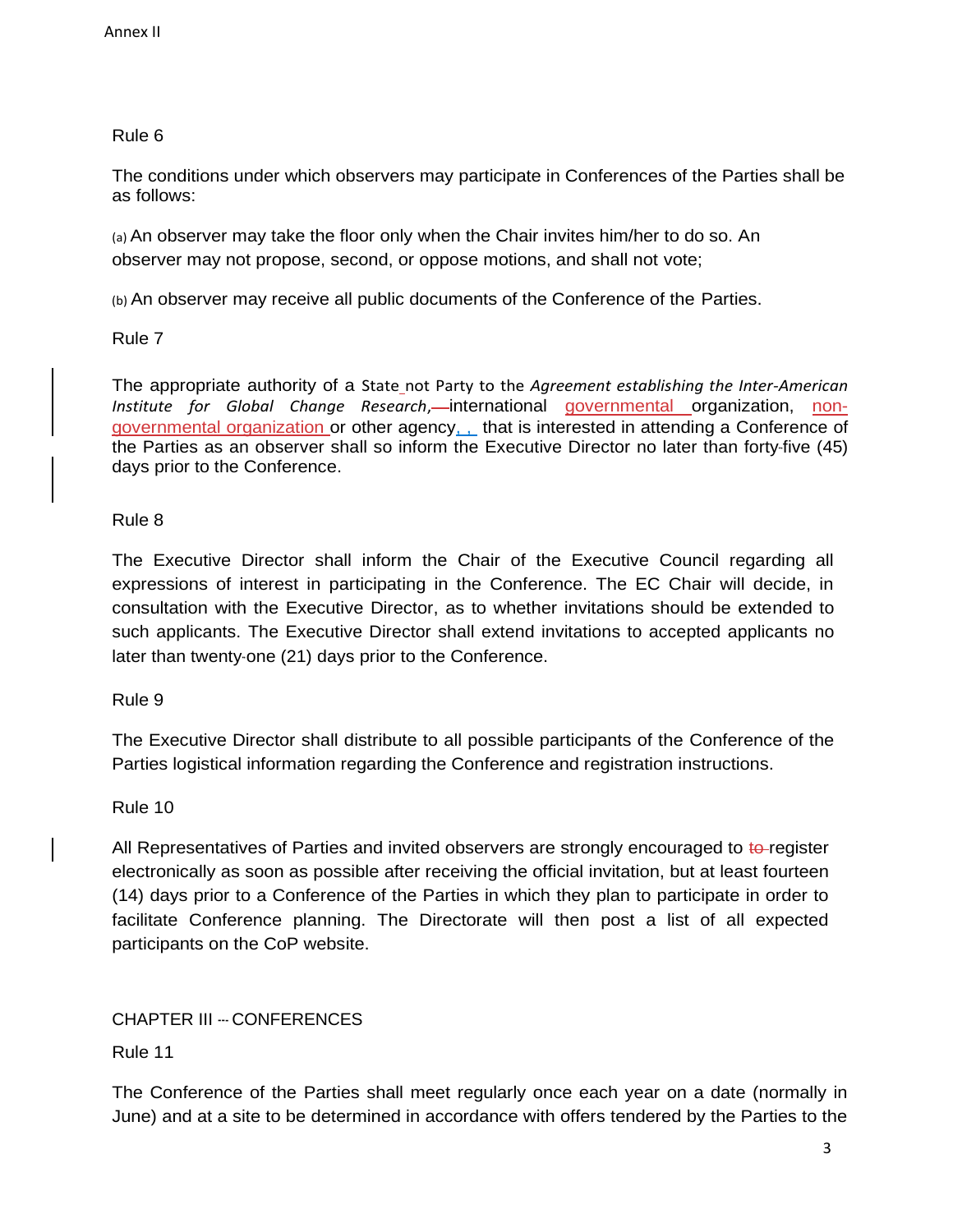# Executive Director.

## Rule 12

The Conference of the Parties shall consider offers of sites according to the principles of rotation and geographical distribution.

## Rule 13

Owing to exceptional circumstances which may restrict travel, the Conference of the Parties may be held virtually through electronic conferencing systems.

## Rule 1314

In the event that no offer of a site is tendered or the Conference cannot be held at the site agreed upon, the Conference of the Parties shall meet at the site of the Executive IAI Directorate. Nevertheless, if, at any time before the notice of Conference, one or more Parties offer to host the Conference, the Parties consulted by correspondence, may agree to have the Conference held at one of the sites offered.

## Rule 1415

The Executive Director and the representative of the host country shall extend joint invitations for the Conference of the Parties to the Parties and all other expected participants no later than ninety (90) days prior to the starting date of the Conference, except as provided under Rule 8. This invitation shall include a list of the key issues expected to be discussed, with the understanding that this list shall serve as the basis for the provisional agenda for the Conference as described in Rule 165.

# CHAPTER IV – AGENDAS AND BACKGROUND DOCUMENTATION

## Rule 1516

The Executive<sup>5</sup> Director shall, in consultation with the Bureau of the Executive Council, prepare a provisional agenda for the Conference of the Parties taking into account the decisions of the previous Conference, the recommendations of the Executive Council, the recommendations of the Science Advisory Committee and Science Policy Advisory Committee and proposals of the Parties. The Executive Director shall make this provisional agenda available to the Parties and other participants at least thirty (30) days before the date of the Conference. The provisional agenda shall be supported by background documentation sufficient for analysis of the agenda items. Rule 16

# Rule 1617.

The background documentation for the provisional agenda of a Conference of the Parties (except Special Extraordinary Conferences, Chapter XIII) shall include: reports of the previous Conference of the Parties and of its associated Pre-CoP and Post-CoP Executive Council Meetings; the annual report of the Directorate; the Plan for future activities of the Institute proposed to be conducted— over the next year; and the proposed Budget as approved by the Financial and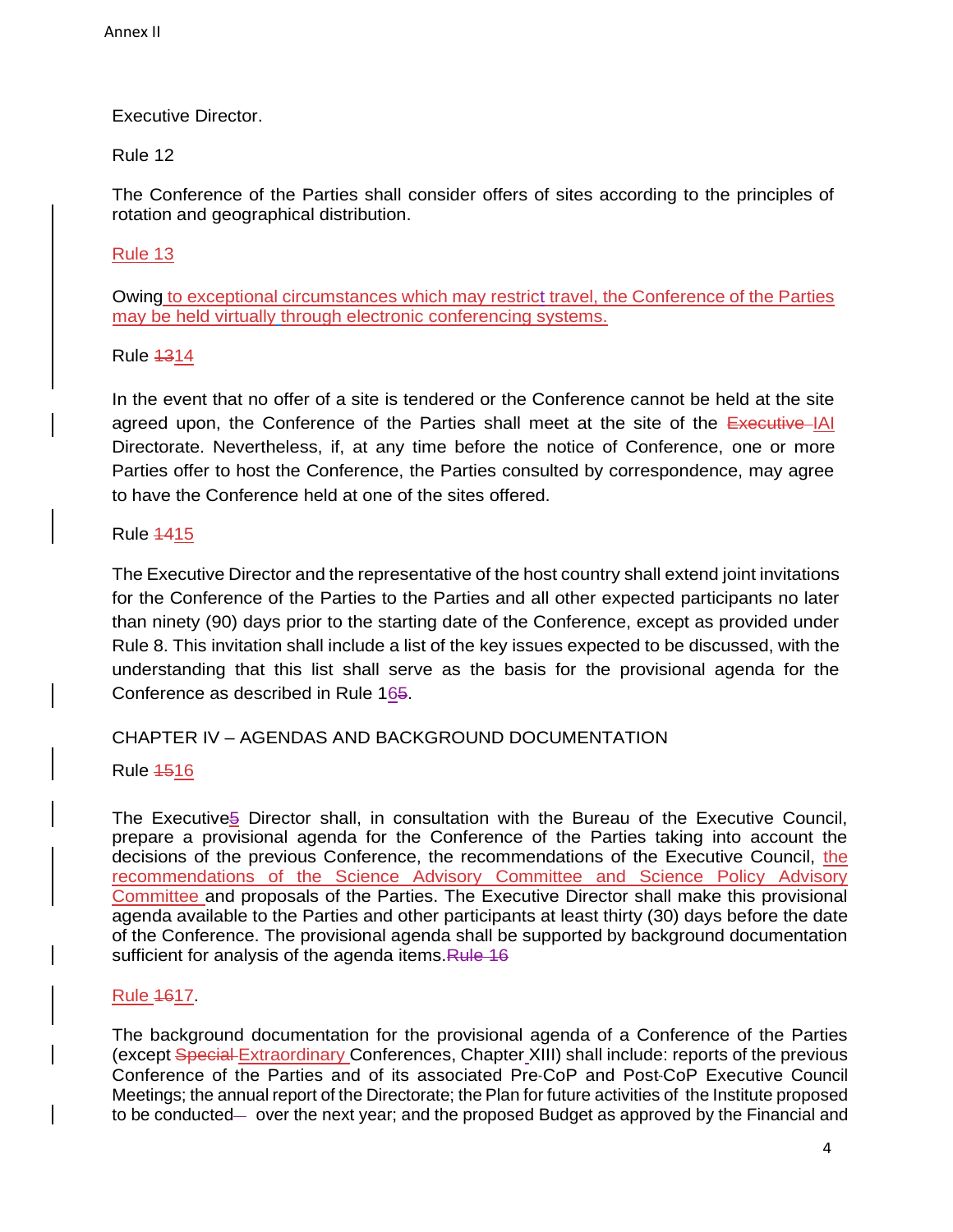Administrative Committee. Background documentation may also include information -on the potential programmatic, administrative, and financial implications of agenda items. The Executive Director will make this supporting information available- to- the Parties at least thirty (30) days before the Conference.

Rule 18

The background documentation for the provisional agenda of a Conference of the Parties shall be made available in at least two official languages of the IAI.

Rule 1719

The decisions, recommendations, agreements, minutes, and reports of the Conference of the Parties shall be made available in at least two official languages of the IAI.

Rule 1820

The Executive Director will present to the Conference of the Parties the decisions of the Pre-CoP Executive Council Meeting including, especially, any revisions to the Plan and Budget for the next year.

Rule 1921

Any proposal to include a matter on the provisional agenda shall be supported by a working document which shall serve as a basis for consideration of the matter. Each such proposal shall be submitted to the Executive Director no later than sixty (60) days prior to the Conference of the Parties.

Rule 220

The Conference of the Parties shall consider and approve the provisional agenda at the beginning of the first plenary session after which only business considered urgent and important may be added if approved by the Parties.

# CHAPTER V --- THE BUREAU OF THE CONFERENCE OF THE PARTIES

# Rule 2123

The Conference of the Parties shall elect a Chair, a First and a Second Vice-Chair. These, together with the Executive Director of the Institute acting as Secretary to the Conference of the Parties ex officio, will constitute the Bureau of the Conference of the Parties.

# Rule 2224

The election of the Chair and the First and Second Vice-Chair shall be carried out at the beginning of the Conference of the Parties. The elections for each position shall be carried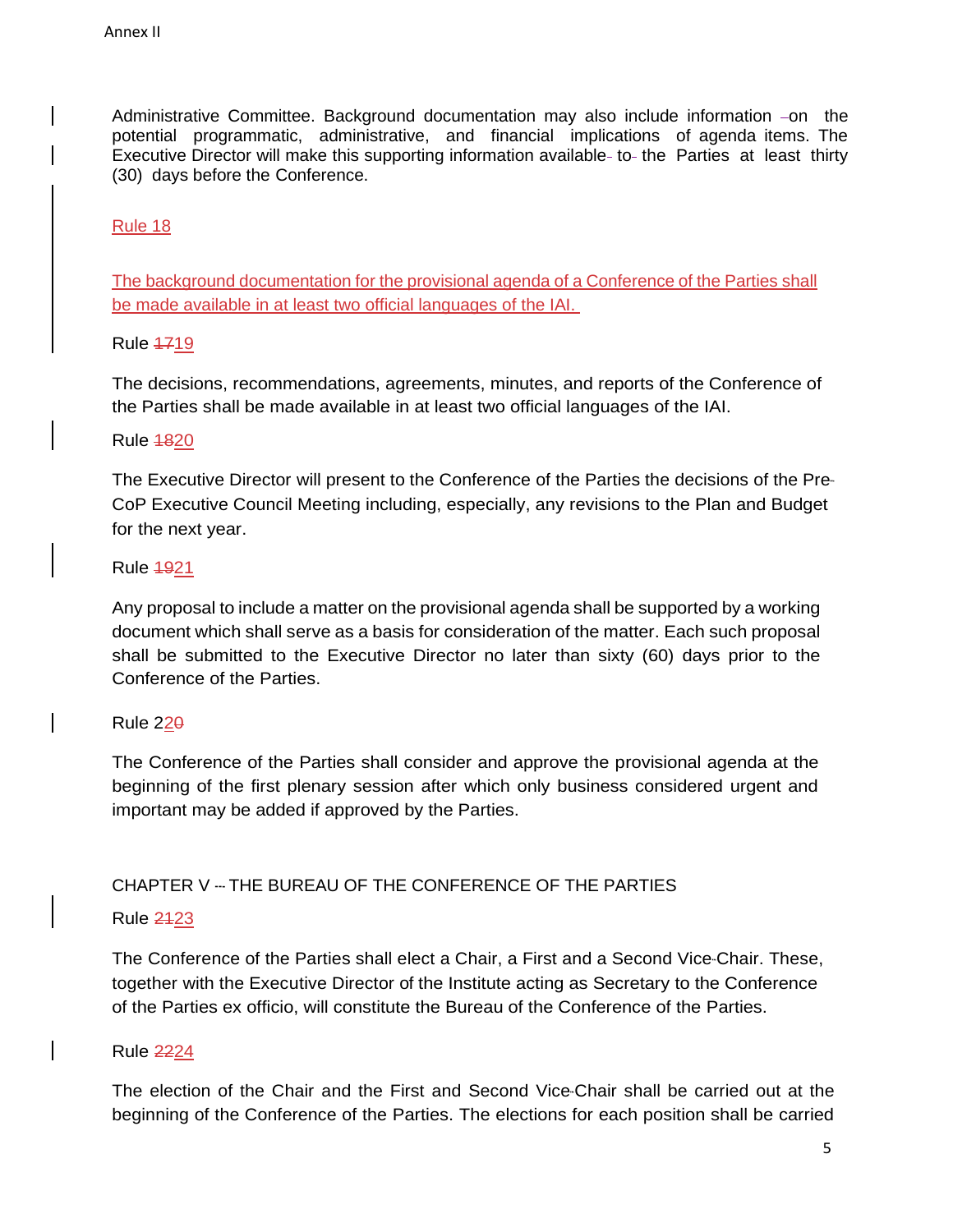out separately in the above order. Each Party shall vote for only one candidate for each position to be filled.

CHAPTER VI --- SESSIONS

Rule 2325

Conferences of the Parties shall be open, unless otherwise -decided by the Conference.

Rule 2426

All Parties shall be strongly encouraged to participate in the Conferences of the Parties through accredited/designated Representatives. If a Party has not participated in any of the three previous Conferences of the Parties and the Party has not over this three-year period designated a Permanent Representative for the IAI, that Party shall be considered to be not active. The IAI, especially through cooperation between the Executive Council, its Bureau, and the Directorate, shall make every effort to encourage inactive Parties to become active in the IAI. If and when a Party participates in a Conference of the Parties or designates a representative for interaction with the IAI, it shall be considered to be active.

Rule 2527

Plenary sessions shall require the presence of a quorum of accredited/designated Representatives of one-half of the active IAI Parties. Accreditation shall be validated by the Credentials Committee in accordance with Rules 3 and 5. If, after a quorum has been achieved, the quorum is upset, all decisions/actions taken by the Conference of the– Parties shall be considered as provisional until the quorum is restored.

Rule 2628

In the event that one half of the active IAI Parties are present, but accreditation of Representatives from less than one half of the active IAI Parties has been validated, all decisions/actions taken by the Conference of the Parties shall be considered as provisional until accreditations sufficient for a quorum are received.

## Rule 2729

If such accreditation has not been completed before the Conference of the Parties is completed, the Directorate shall seek submission and validation of the credentials of the unaccredited Members who were present at the Conference of the Parties. Decisions or actions taken by the Conference of the Parties shall be considered final when accreditation of a quorum has been achieved.

CHAPTER VII --- PROCEDURES AND DEBATES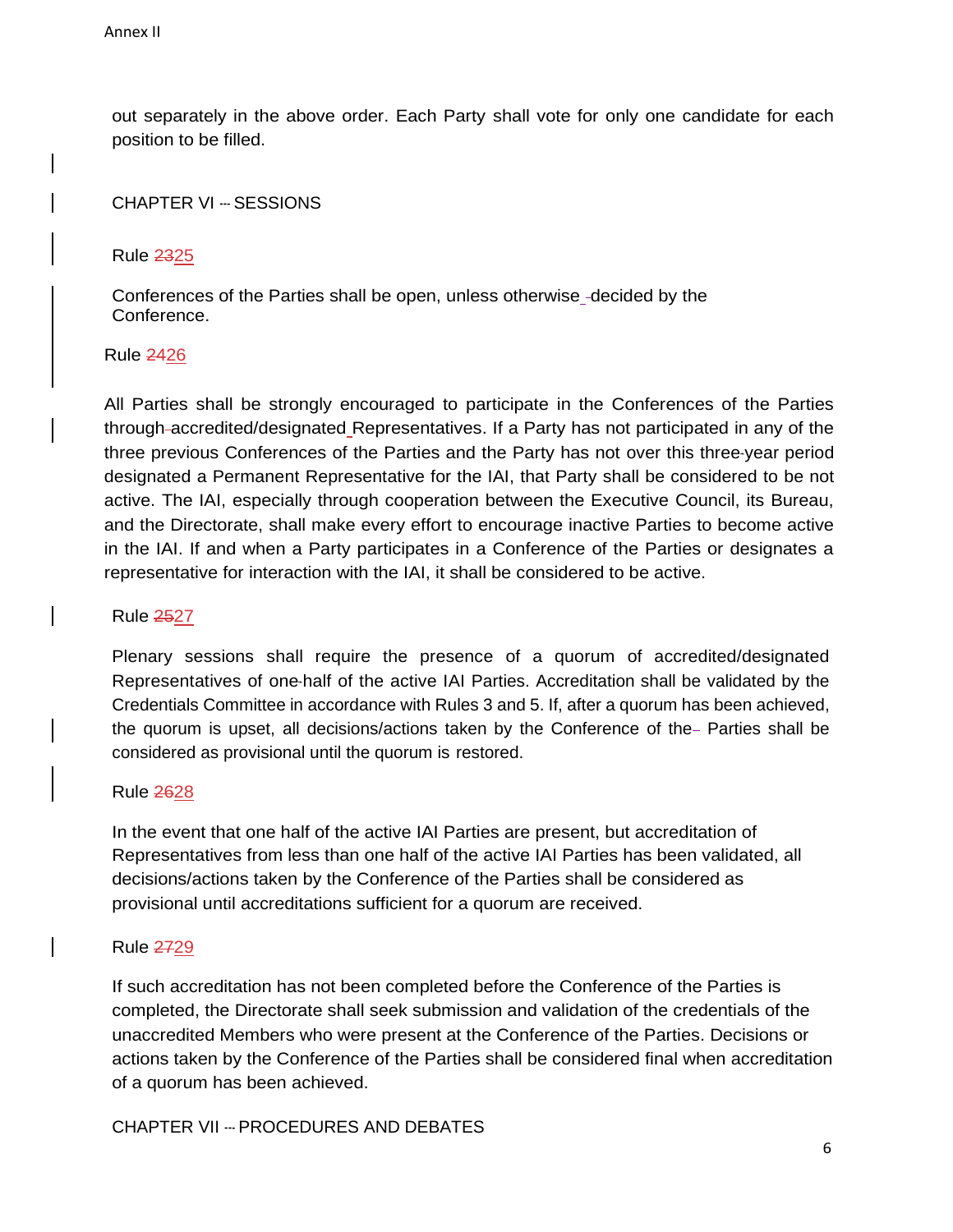The Chair of the Conference of the Parties assures effective management of and maintains order at the Conference, especially by opening and closing the Conference, leading the discussions, ensuring that the Conference is conducted in accordance with the provisions of the *Agreement Establishing the IAI* and of these Rules, granting permission to take the floor, putting items of business to a vote, and announcing decisions. The Chair shall rule on points of order and may propose postponement or closure of a debate, or the postponement or suspension of sessions. The Chair shall also set the order of the sessions in accordance with the approved agenda of the Conference. In managing the Conference, the Chair shall consult with its Bureau as appropriate.

### Rule 2931

When the Chair wishes to participate in discussion, debate or voting on an item of business, the Chair shall pass the Chairpersonship to the First Vice-Chair or, if the First Vice-Chair is not available, the Second Vice-Chair.

## Rule 3032

If an item of business, included on the overall agenda but not on the agenda for the particular session, is submitted for consideration, the Parties in attendance shall decide immediately by majority vote whether to discuss it.

## Rule 3133

While a proposal is under consideration, a motion to amend the proposal may be submitted. A motion shall be considered an amendment only when it adds, deletes, or changes part of the proposal. A motion that completely replaces the original proposal or has no clear relationship therewith shall be considered a separate proposal. The proposed amendment that differs most from the original shall be considered first.

#### Rule 3234

Once debate has been closed, the Conference of the Parties shall decide on the appropriate action to be taken. If a vote is needed, the vote shall be cast immediately with the corresponding amendments, where appropriate.

#### Rule 3335

Proposals shall be put to a vote in the order in which they were submitted, except when otherwise stipulated by the Conference of the Parties.

#### Rule 3436

If amendments to a proposal are put forth, these amendments shall be either accepted or rejected, in the order they were put forth, before a decision is taken on the overall proposal.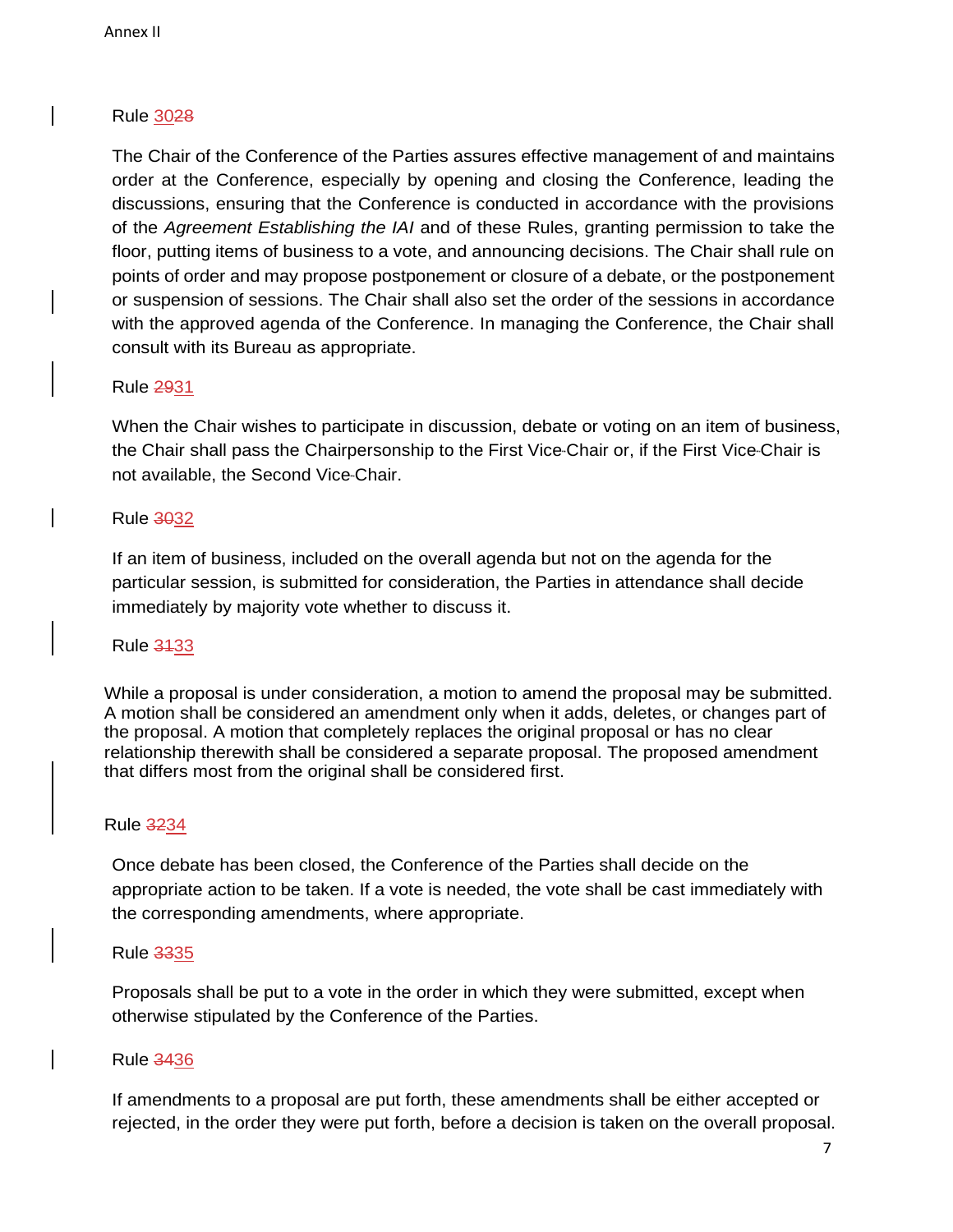Any Party may request that portions of a proposal, document, or amendment be considered individually. If there is any objection to the request for a division, the request shall be put to a vote. Permission to speak regarding a request for division shall be granted to only one speaker in favor and one opposing speaker. If the request for division is approved, each part of the proposed action shall be voted on in the order it was proposed. If all parts of the proposed action are rejected, the proposed action shall be regarded as having been rejected in its entirety.

## Rule 3638

A proposal or an amendment to a proposal may be withdrawn by its original sponsor before being put to a vote.

## Rule 3739

While an item of business is being discussed, any Representative may raise a point of order, which shall be decided upon immediately by the Chair. If such a decision is appealed, the appeal shall be put to a vote immediately, the results of which shall govern.

## Rule 3840

A Representative who raises a point of order may not speak to the substance of

the matter under discussion.

Rule 3941

While any item of business is being considered any Representative may propose that the discussion be postponed. This proposal shall not be debated, but shall be put to a vote immediately. If approved, the date and time at which the discussion is to resume shall be scheduled.

## Rule 420

The Chair or any Representative may propose that discussion on an item under consideration be closed when he/she considers the matter to have been discussed sufficiently. If this motion is opposed, the Chair shall give the floor to one Representative in favor and one against, each of whom shall be allowed no more than five minutes to speak. The matter shall then be put to a vote.

## Rule 4143

The Chair or any Representative may propose at any time that a session be suspended for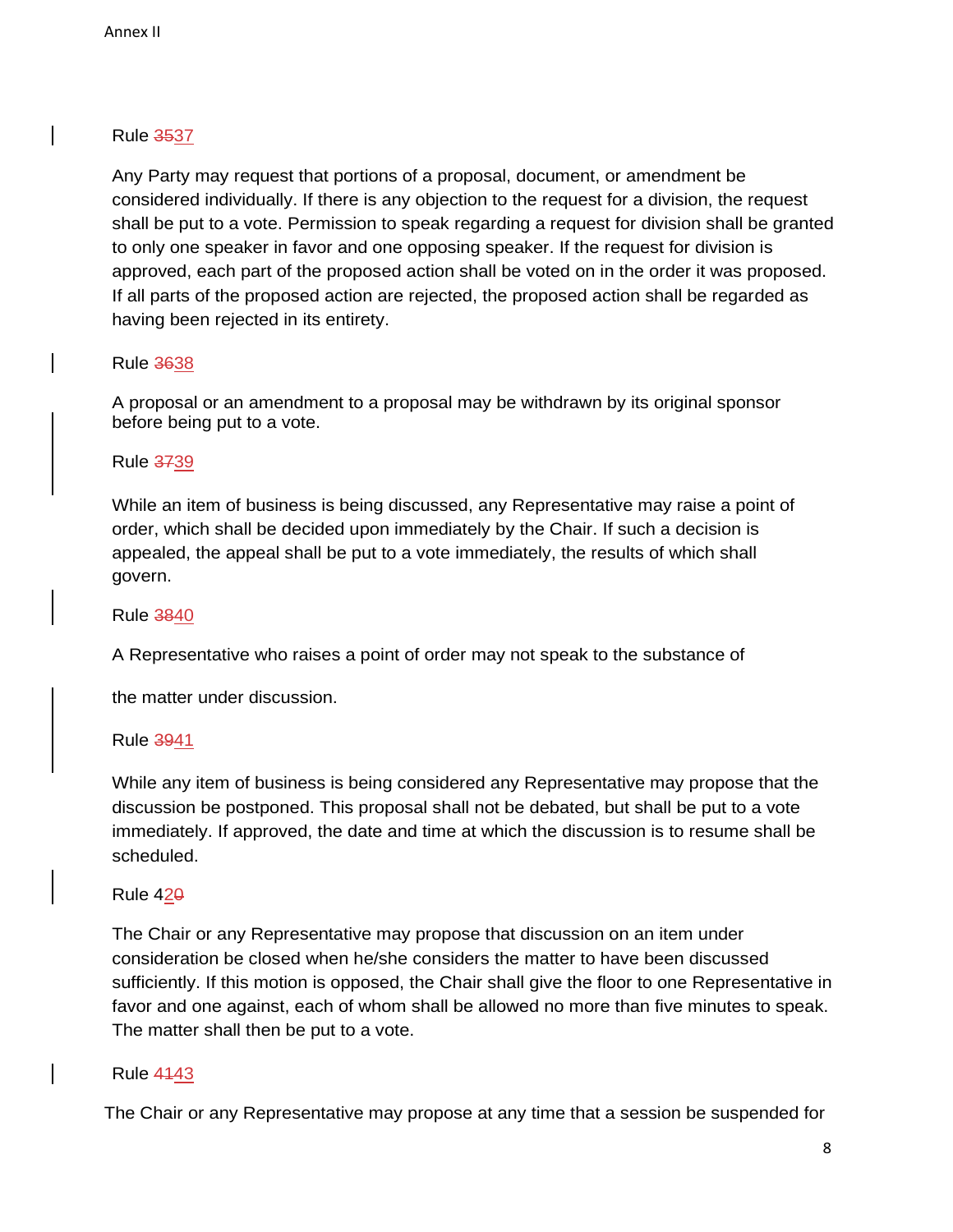a specific period, or adjourned. The proposal shall be put to a vote immediately without debate. A decision to adjourn a session shall require a two-thirds majority of Representatives present.

## Rule 4244

With the exception of motions regarding points of order, the following procedural motions shall take precedence, in the order indicated below, over other proposals or motions submitted:

(a) Postponement of the session

(b) Suspension of the session

(c) Postponement of debate on the item under discussion

(d) Closure of debate on the item under discussion.

Rule 4345

In order to reconsider a decision adopted by the Conference of the Parties, the appropriate motion shall be approved by a two-thirds vote of the Parties.

## CHAPTER VIII --‐ COMMITTEES

Rule 4446

The Conference of the Parties may establish, from among its members, any ad hoc InterSsessional Committees it may deem necessary; assign to them specific tasks; and establish deadlines for Committees to report to the Conference.

Rule 4547

All Parties may participate in *InterSsessional Committees*. *InterSsessional Committees* may also invite the Executive Director, members of the Directorate staff, and observers to participate in the Committees' work.

Rule 4648

The Conference of the Parties shall elect a Standing Committee for Rules and Procedures of three (3) individuals.

Rule 4749

The Conference of the Parties shall elect a Credentials Committee, comprised of three (3) Parties, who shall serve for a period of two years.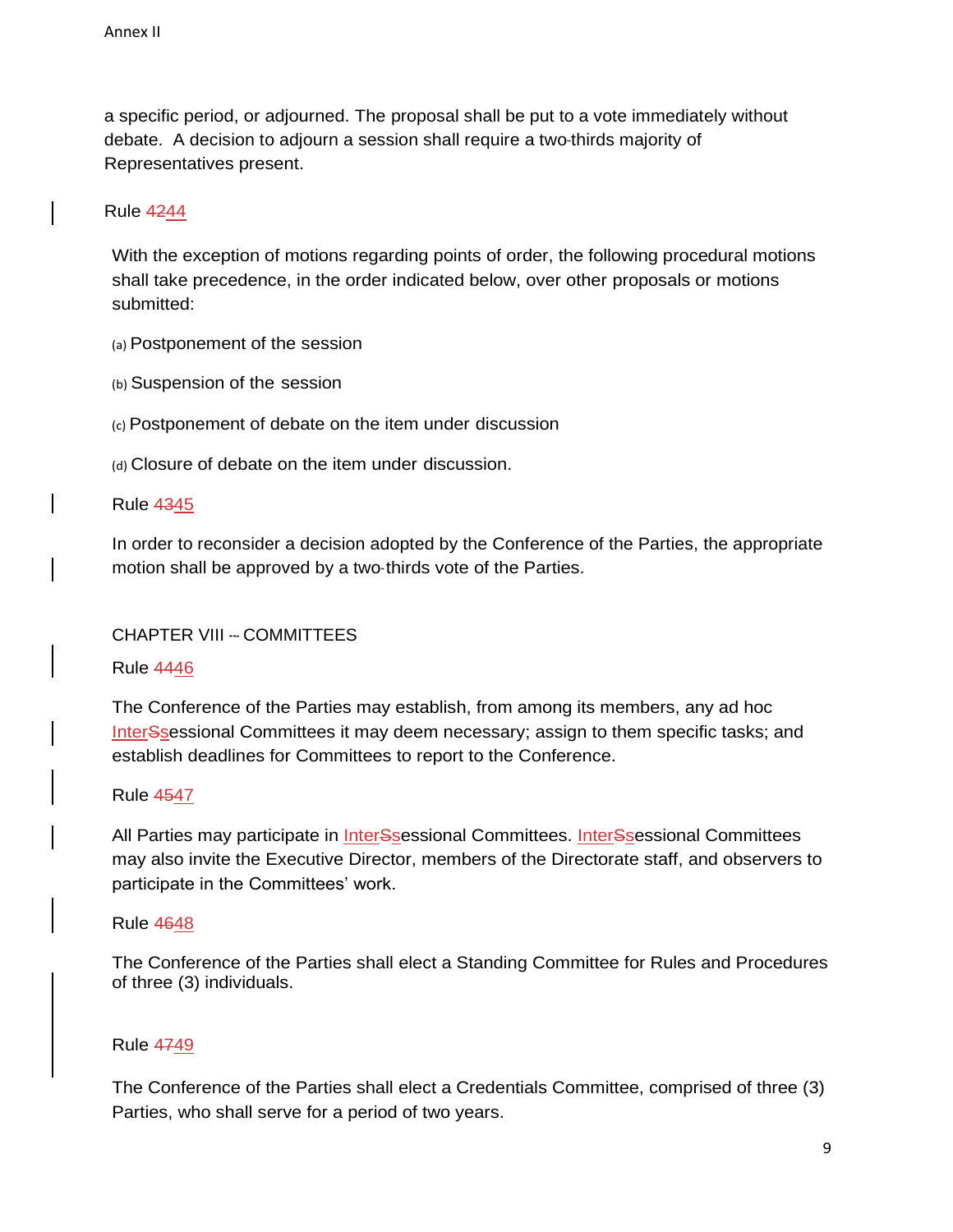The Conference of the Parties may establish any ad hoc Advisory Committee it deems necessary; determine its initial composition; assign to it specific tasks; and establish deadlines by which it is to complete its work and/or at which its term ends.

## Rule 4951

All Members of the Conference of the Parties may participate in any Advisory Committee. An Advisory Committee may invite the Executive Director and/or members of the Directorate staff to participate in its work. A Committee may also invite other Parties and/or experts to participate in its work.

### Rule 5052

Advisory Committees shall carry out their work by electronic correspondenceby electronic conferencing systems, insofar as possible.

### Rule 5153

Advisory Committees shall throughout their term maintain communications with the Executive Council Bureau and the Executive Director.

### Rule 5254

Any Advisory Committee shall submit its report to the Conference of the Parties and make it available to the Directorate in accordance with the deadlines established under Rule 5048.

#### Rule 5355

The activities of Advisory Committees shall be guided by the Rules and Procedures of the Conference of the Parties unless the Conference of the Parties specifies otherwise.

### CHAPTER IX --‐ VOTING

#### Rule 5456

The Conference of the Parties shall seek to work and especially to take action by consensus. If consensus is not achieved, the Chair or any Representative may call for a vote. Each Party is entitled to one vote. Votes shall be cast by a show of hands, by roll callor by secret ballot, as agreed by the Conference of the Parties, or as provided for in these Rules or in the Agreement Establishing the IAI.

#### Rule 57

Votes shall ordinarily be cast by a show of hands or by secret ballot, as agreed by the Conference of the Parties, or as provided for in these Rules or in the *Agreement Establishing the IAI*. However, any Representative may request a roll-call vote on any matter. A roll-call vote shall proceed in the order in which the Parties notified the Depositary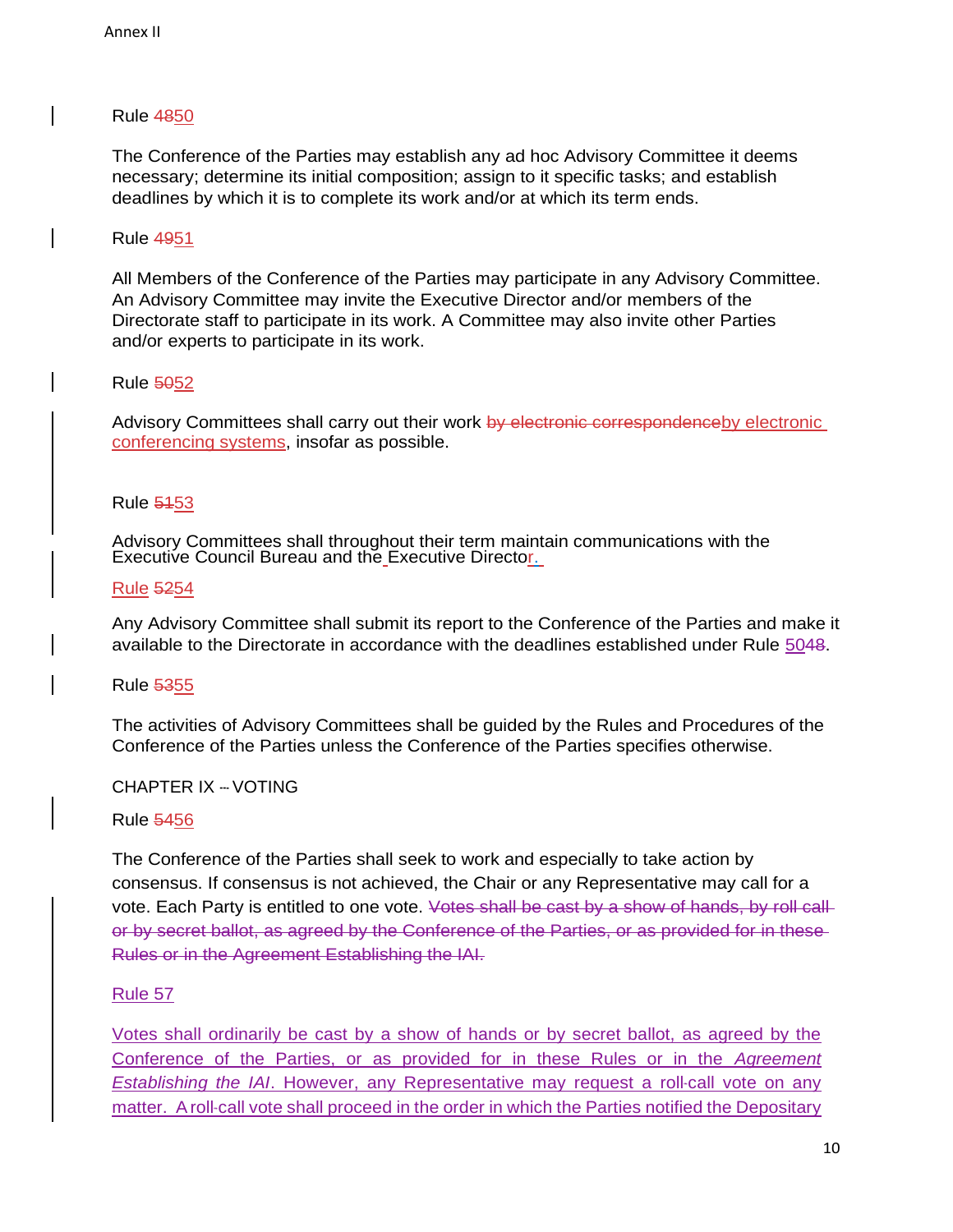of their accession to the Agreement. The vote of each Representative participating in the roll-call vote shall be noted for the record in the minutes of the session.

# Rule 55587

All decisions of the Conference of the Parties shall be made by a majority vote of accredited Parties present, unless otherwise specified in the Agreement Establishing the IAI or elsewhere in these Rules.

#### Rule 5658

Votes shall ordinarily be cast by a show of hands. However, any Representative may request a roll-call vote on any matter. A roll-call vote shall proceed in the order in which the Parties notified the Depositary of their accession to the Agreement. The vote of each Representative participating in the roll-call vote shall be noted for the record in the minutes of the session.

### Rule 5759

In an election, when voting for multiple vacancies is being undertaken and the voting does not result in enough candidates being elected to fill all of the vacancies, a runoff election shall be held between the remaining candidates, eliminating from the ballot the candidates with the lowest number of votes, but retaining two candidates more than the number of vacancies to be filled.

## Rule 5860

When it becomes necessary to choose between candidates who have received the same number of votes, a second round of voting shall be conducted among the tied candidates. If such a second round of voting also results in a tie, the winner shall be selected by the toss of a coin by the Executive Director, with the Chair of the Conference of the Parties calling "heads" or "tails".

## Rule 59 61

Voting to elect or remove the Executive Director shall be conducted by secret ballot.

## Rule  $62<sub>0</sub>$

The Members of the Executive Council, and of the Scientific Advisory Committee and the Science-Policy Advisory Committee shall be elected by secret ballot. In such elections, each accredited Party shall vote for the number of names equal to the number of vacancies to be filled as provided for in Chapter X of these Rules, and in the Standing Rules of the Executive Council.

Rule  $643$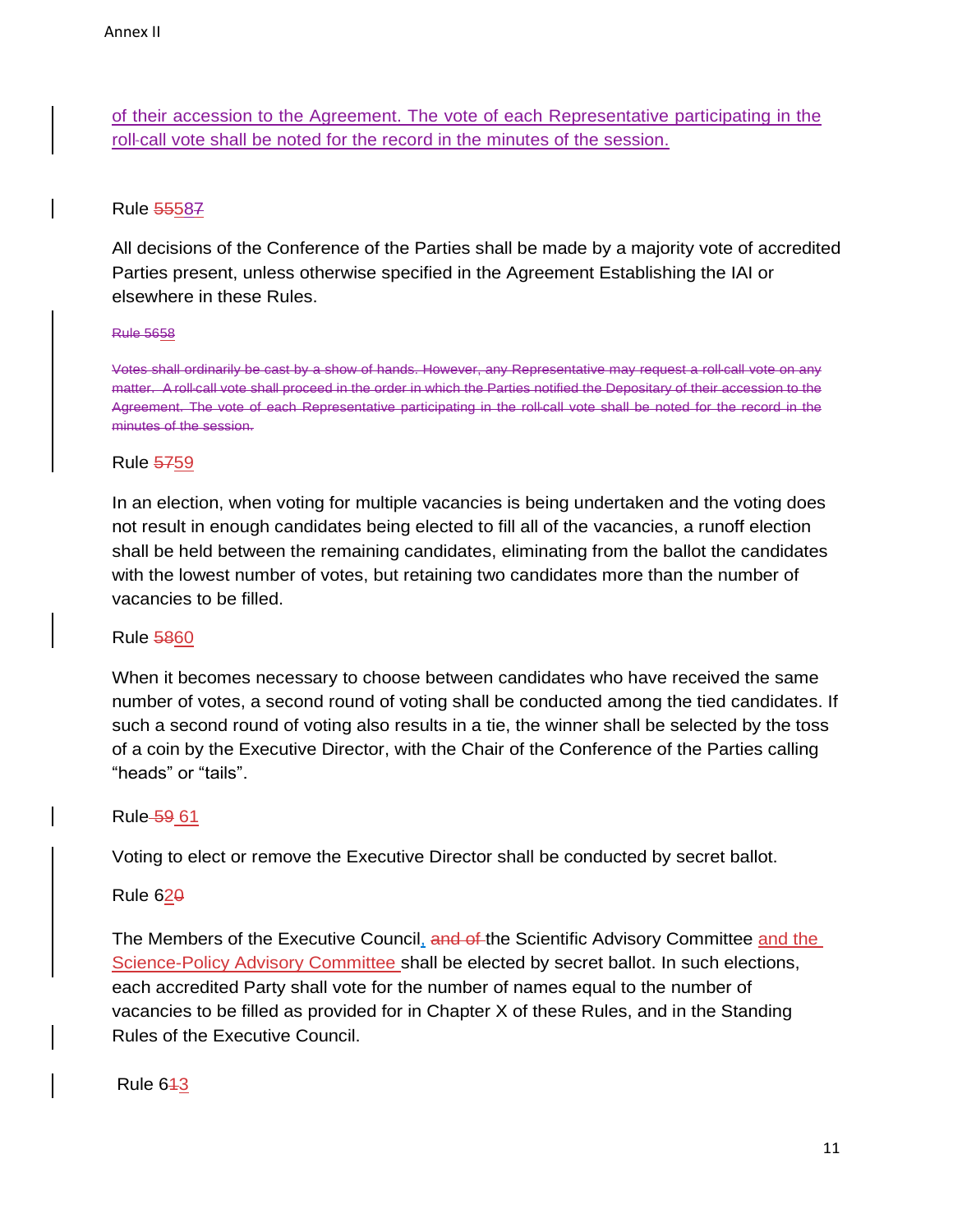Other business may be decided by secret ballot if the Conference of the Parties so agrees.

## Rule 6264

When votes are cast by secret ballot, the Chair of the Conference of the Parties shall designate two Representatives to serve as tellers, who, when the balloting is for an election, shall be individuals not directly involved therein. The tellers shall be responsible for monitoring the voting, counting the ballots, deciding whether a vote is valid, and certifying the results of the voting.

## Rule 6365

Once voting has begun, no Representative may interrupt it, except to raise a point of order concerning the manner in which the voting is being conducted. When the vote has ended, the Chair shall announce the results thereof.

## Rule 6466

Once the Chair has announced the results of a vote, any Representative may ask for the floor to explain or justify his/her vote, for a period not to exceed five minutes.

# CHAPTER X --- ELECTION OF MEMBERS OF THE SCIENTIFIC ADVISORY COMMITTEE (SAC)

## Rule 6567

The Conference of the Parties will normally hold elections to fill vacancies on the Scientific Advisory Committee no earlier than the second  $(2^{nd})$  day of the Conference. In the event there is more than one vacancy to be filled, voting shall be conducted separately, starting with the vacancies for which candidates are proposed by the Parties, followed by the vacancies for which candidates are proposed by the Scientific Advisory Committee itself, and ending with the vacancy for which candidates are proposed by the Associates of the Institute.

## Rule 6668

The Parties, the Scientific Advisory Committee and the Associates, in considering potential candidates for the Committee, and the Conference of the Parties, in its election of SAC members, shall take into account the need to ensure representation within the Scientific Advisory Committee from a variety of disciplines relevant to global change research and equitable geographic and gender distribution. The Scientific Advisory Committee Chair will make available to the Parties at least sixty (60) days in advance of each Conference of the Parties an assessment of the Committee's needs for disciplinary representation.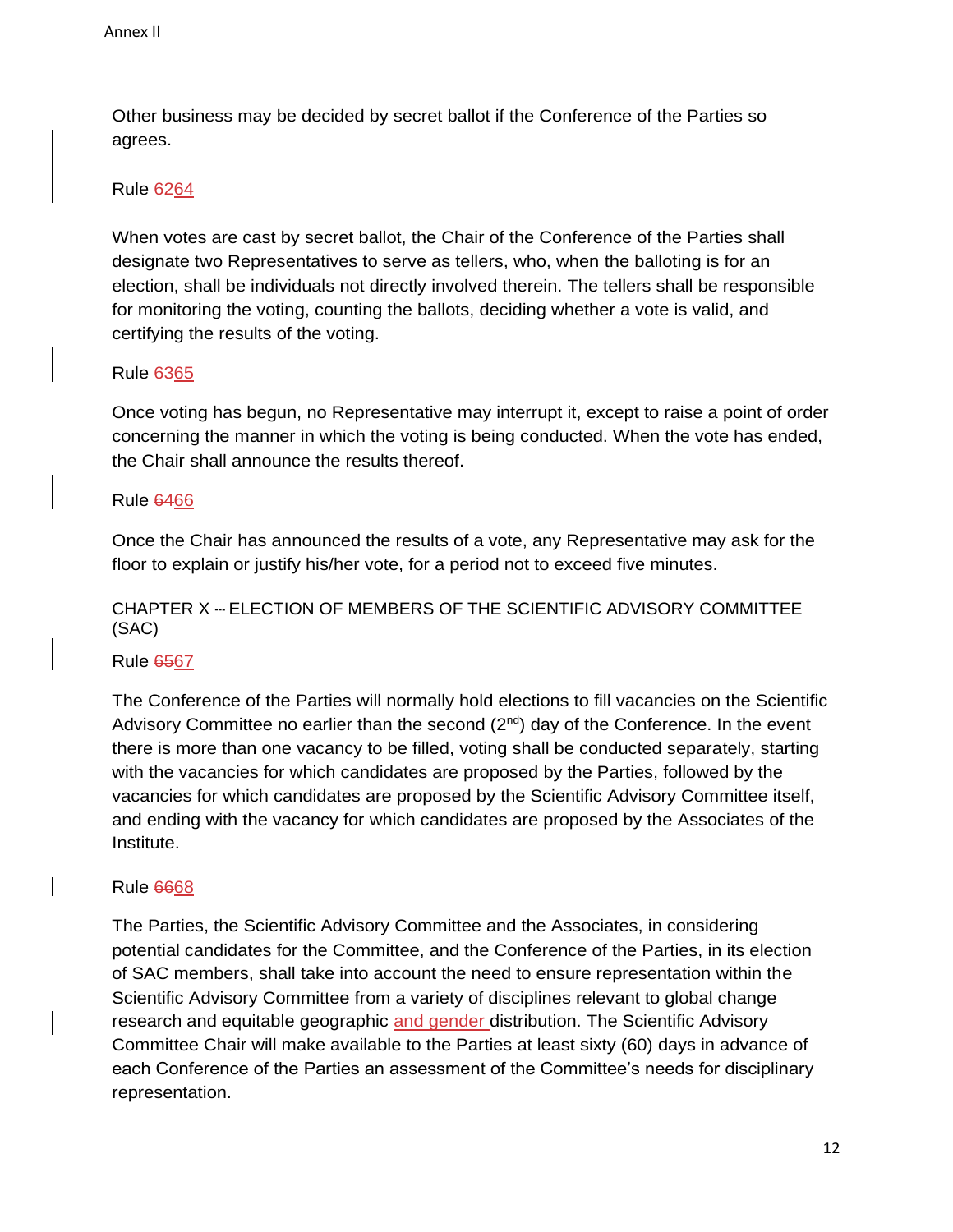Each Party may propose up to two candidates for each of the SAC vacancies to be filled from nominees by the Parties

Rule 6870

The Scientific Advisory Committee may propose up to twice the number of candidates for the number of vacancies to be filled from nominations from the Scientific Advisory Committee itself.

Rule 6971

The Associates of the Institute may submit up to four (4) candidates for the vacancy on the Scientific Advisory Committee to be filled by nominations from the Associates.

**Rule 7072** 

In the event thatf no candidates are presented by the Scientific Advisory Committee or the Associates, the Conference of the Parties may fill the vacancies y taking into account nominations made earlier by the Parties and/or the Scientific Advisory Committee.

Rule 7173

All nominations for candidates must be submitted to the Directorate in time for the Directorate to make them available at least thirty (30) days prior to the election date. Nominations must be accompanied by curricula vitæ that fulfill at least the requirements set forth by the *Agreement Establishing the IAI*.

Rule 7274

When the Conference of the Parties elects members of the Scientific Advisory Committee, the newly constituted Committee shall take office immediately after the Conference of the Parties has been adjourned.

Rule 7375

Should a position on the Scientific Advisory Committee become vacant prior to the scheduled end of term, the Conference of the Parties may fill this vacancy via electronic communications, taking into account nominations made earlier by the Parties and/or the SAC.

CHAPTER XI --‐ ELECTION OF MEMBERS OF THE SCIENCE-POLICY ADVISORY COMMITTEE (SPAC)

Rule 76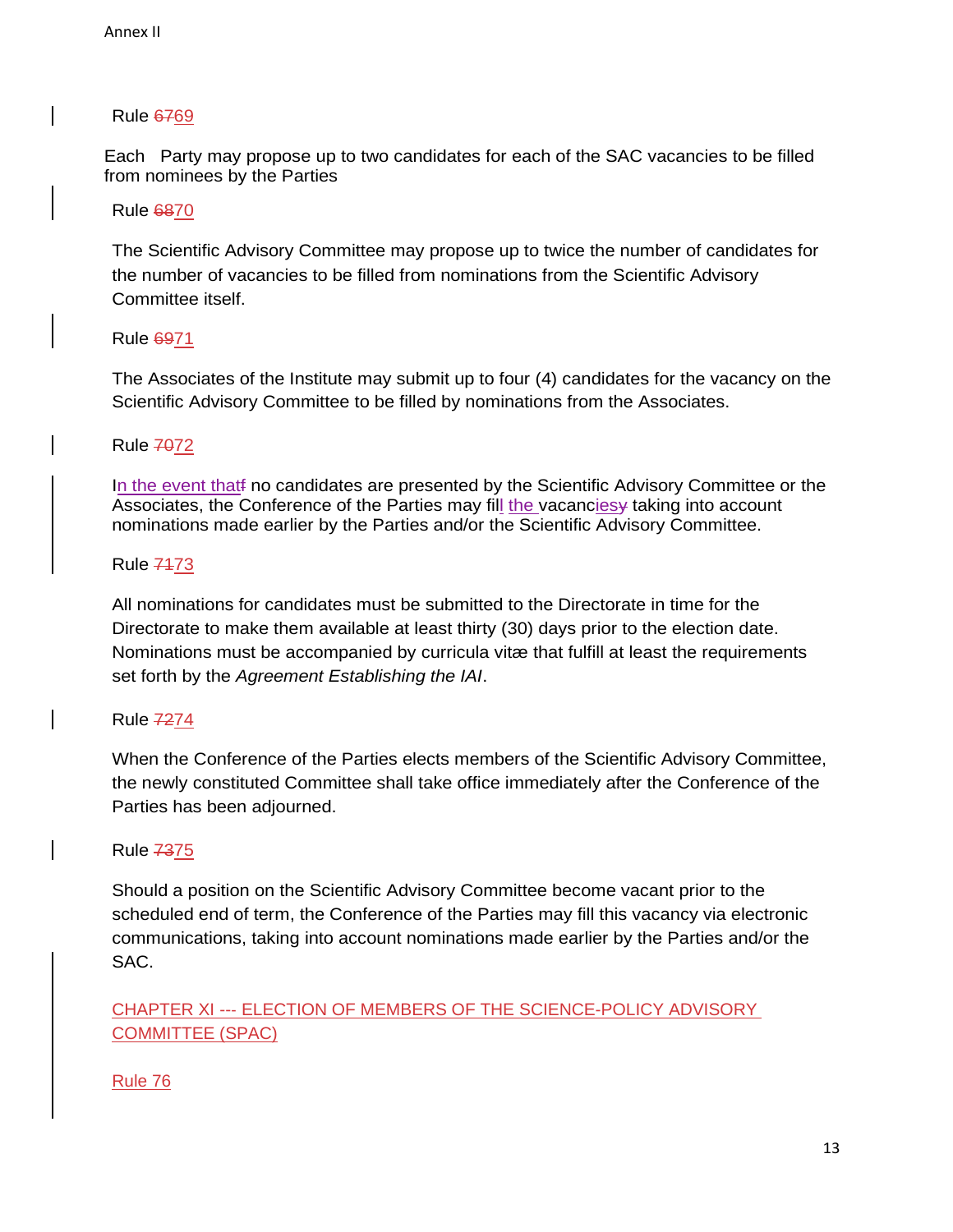The Conference of the Parties will normally hold elections to fill vacancies on the Science-Policy Advisory Committee no earlier than the second (2nd) day of the Conference. If the Conference is being held electronically, elections to fill vacancies will be held on the first (1st) day of the Conference. In the event there is more than one vacancy to be filled, voting shall be conducted separately, starting with the vacancies for which candidates are proposed by the Parties, followed by the vacancies for which candidates are proposed by the Science-Policytifie Advisory Committee itself, and ending with the vacancy for which candidates are proposed by the Associates of the Institute.

# Rule 77

The Parties, the Science-Policy Advisory Committee and the Associates, in considering potential candidates for the Committee, and the Conference of the Parties, in its election of SPAC members, shall take into account the need to ensure representation within the Science-Policy Advisory Committee from a variety of disciplines relevant to global change research and equitable geographic and gender distribution. The Science-Policy Advisory Committee Chair will make available to the Parties at least sixty (60) days in advance of each Conference of the Parties an assessment of the Committee's needs for disciplinary representation.

# Rule 78

Each Party may proposesubmit up to two candidates for each of the SPAC vacancies to be filled fromby nomine eations by grom the Parties.

# Rule 79

The Science-Policy Advisory Committee may propose a maximum of candidates of up to twice the number of candidates for the number of vacancies to be filled from nominations from the ScientificScience-Policy Advisory Committee itself. up to two candidates for each of the SPAC vacancies to be filled by

# Rule 80

The Associates of the Institute may submit up to four (4) candidates for the vacancy on the Science-Policy Advisory Committee to be filled by nominations from the Associates.

# Rule 81

If n the event that no candidates are presented by the Science-Policy Advisory Committee or the Associates, the Conference of the Parties may fill the vacanciesy taking into account nominations made earlier by the Parties and/or the Science-Policytifie Advisory Committee.

# Rule 82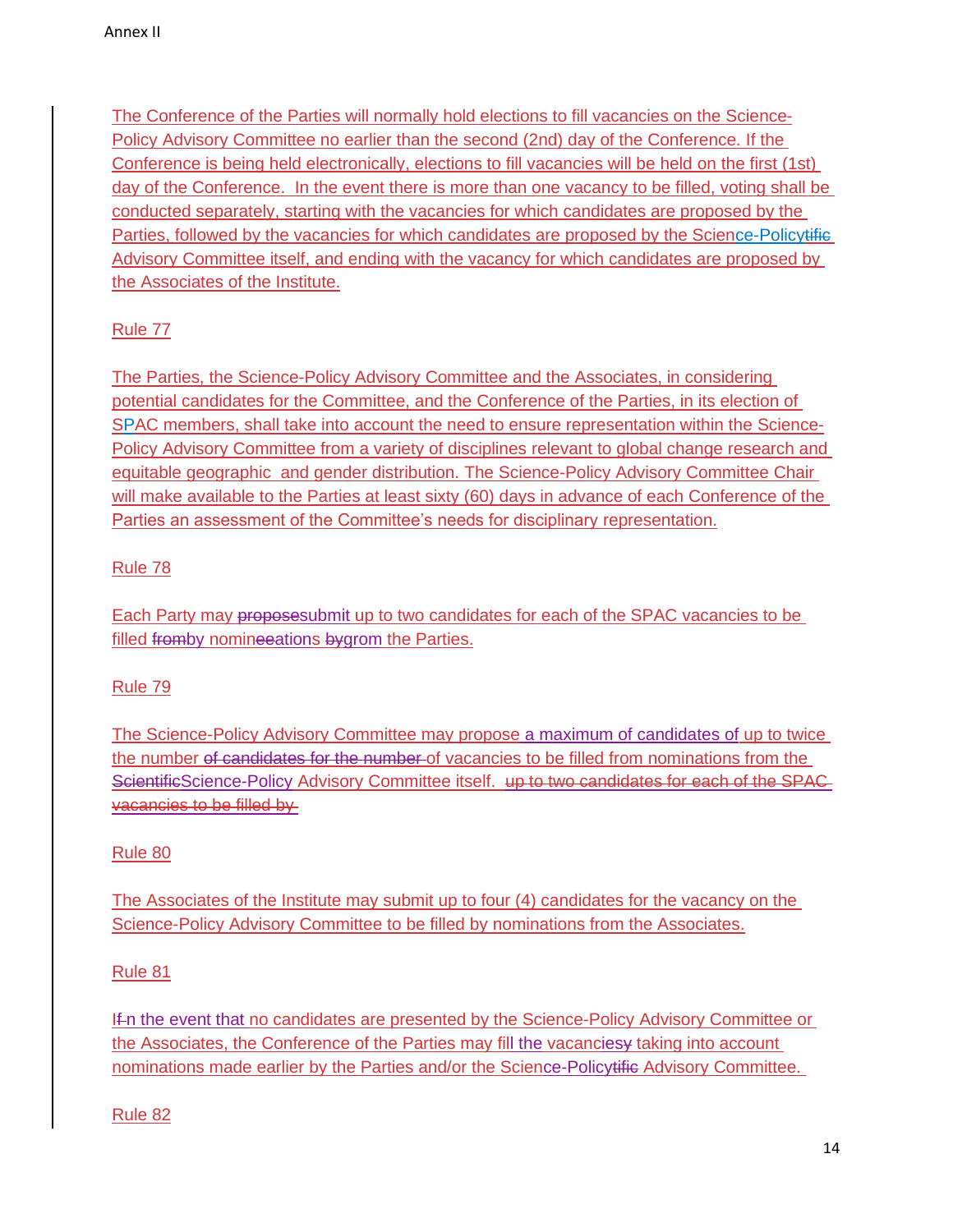All nominations for candidates must be submitted to the Directorate in time for the Directorate to make them available at least thirty (30) days prior to the election date. Nominations must be accompanied by curricula vitæ that fulfill at least the requirements set forth by the *Agreement Establishing the IAI*.

## Rule 83

When the Conference of the Parties elects members of the Science-Policytifie Advisory Committee, the newly constituted Committee shall take office immediately after the Conference of the Parties has been adjourned.

## Rule 84

Should a position on the Science-Policy Advisory Committee become vacant prior to the scheduled end of term, the Conference of the Parties may fill this vacancy via electronic communications, taking into account nominations made earlier by the Parties and/or the SPAC.

CHAPTER XII -- ELECTION AND REMOVAL OF THE EXECUTIVE DIRECTOR

Rule 7485

The Executive Director shall be elected in accordance with the provisions of Article VIII, Sections 4 and 6 of the *Agreement Establishing the IAI*, and in accordance with Rule 5961.

## Rule 7586

The Parties shall nominate candidates forty-five (45) days prior to the date of the election by communication addressed to the Executive Director, who shall immediately circulate the nominations to all Parties, as received.

Rule 7687

The Executive Director shall be elected at the Conference of the Parties that precedes the expiration of the incumbent Executive Director's term by at least six months.

Rule 7788

If the position of Executive Director becomes vacant before the term has been completed, the Executive Council shall select an Interim Executive Director to serve until the next Regular Conference of the Parties at which time the Conference of the Parties shall elect a new Executive Director.

Rule 7889

The Conference of the Parties shall determine the terms of employment of the Executive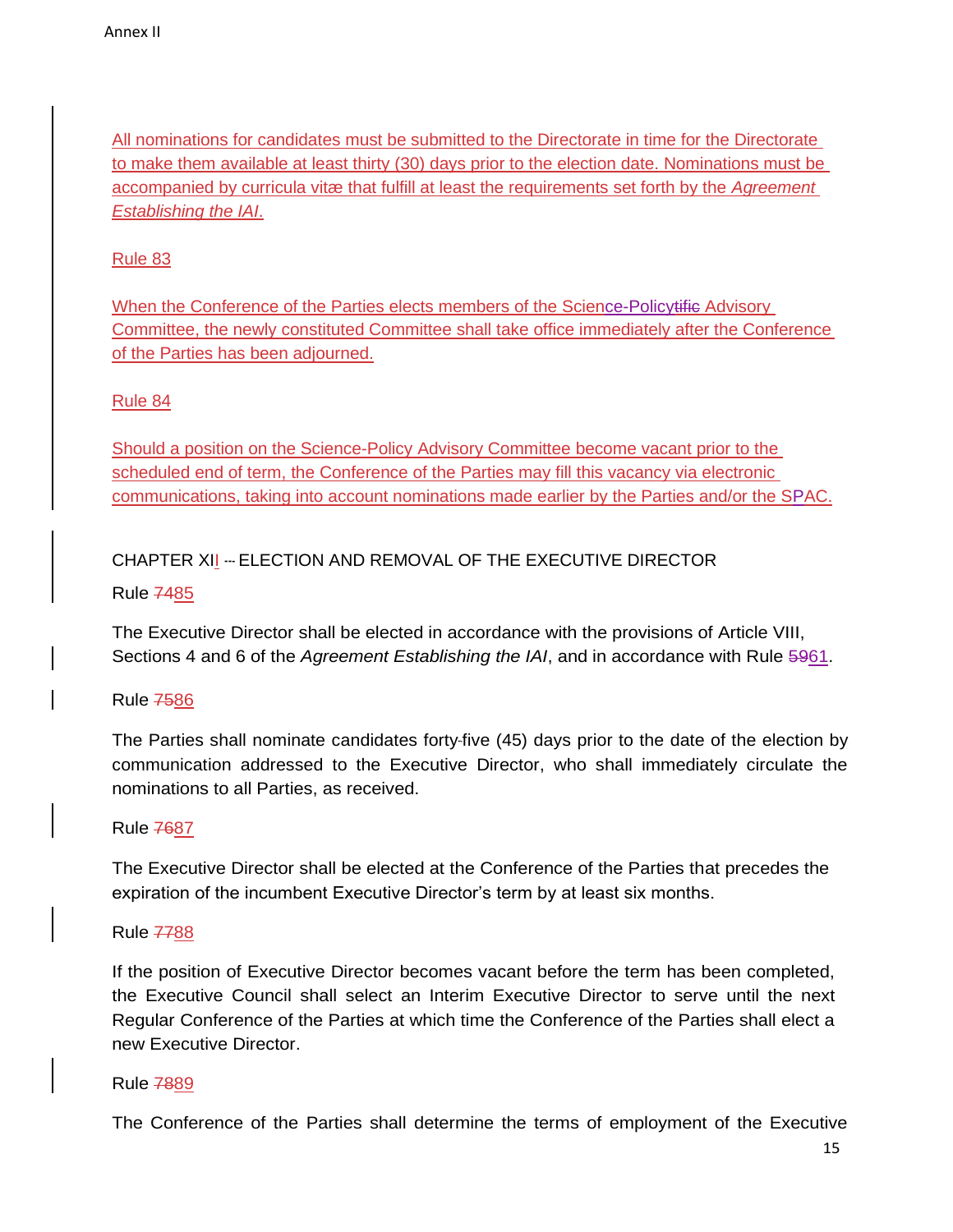Director, including the appropriate remuneration for the position.

Rule 7990

The Conference of the Parties shall have exclusive authority to remove the Executive Director when sound operation of the Institute so demands. The Conference of the Parties may do so at a Regular Conference, at an Special Extraordinary Conference, or via electronic correspondence conferencing systems.

Rule 80 91

Any Party may propose the removal of the Executive Director to the Executive Council Bureau ninety (90) days in advance of the proposed action.

#### Rule 8192

The Executive Council Bureau shall decide whether the removal of the Executive Director should be pursued and, if so, shall make all arrangements necessary for the Conference of the Parties to take such action by one of the means identified in Rule 7990. The Bureau may call directly on members of the Directorate staff to provide administrative assistance in making these arrangements.

### Rule 8293

Removal of the Executive Director requires a two-thirds majority vote of the Conference of the Parties conducted by secret ballot as provided for in Rule 6159.

## CHAPTER XIII -- THE CONFERENCE MINUTES AND THE REPORT

#### Rule 8394

After-Immediately following discussion on an agenda itemeach day's session, the Secretary, with the assistance of the Directorate staff, shall produce a list summarizing the actions taken at that session of draft decisions related to that item for approval by the Conference of the Parties. at the beginning of the next day's session. The list of actions for the final day of the Conference shall be approved by the Conference before the close of its last session.

#### Rule 84

After all discussions have been completed and all actions have been agreed, the Secretary, with the assistance of the Directorate staff and in consultation with the Conference Bureau, shall prepare draft resolutions needed to implement the actions taken by the Conference of the Parties and shall submit these at the Post-CoP Executive Council Meeting for signature by the Bureau of the Executive Council.

#### Rule 8595

The Executive Director shall prepare a draft Report for each Conference of the Parties.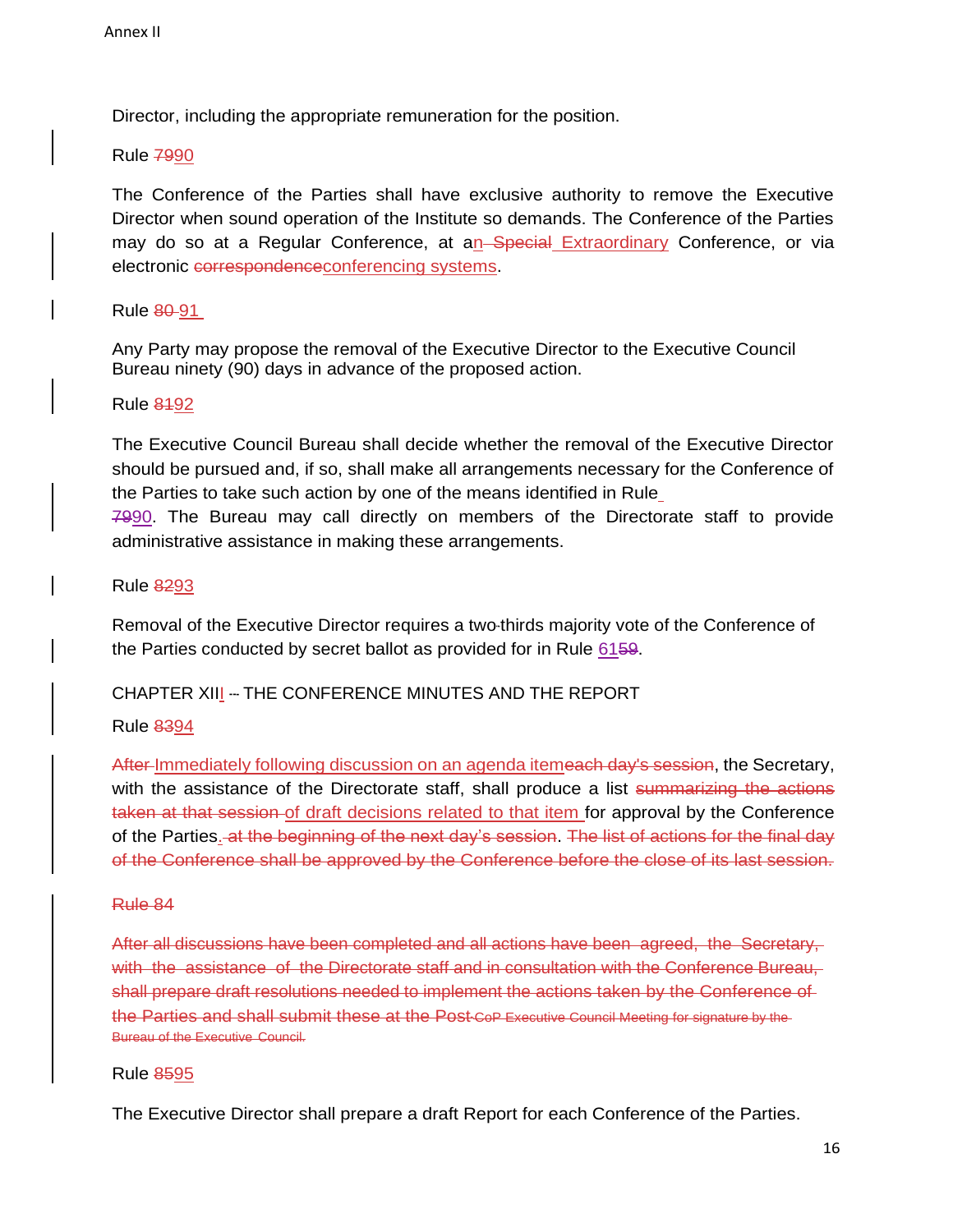This draft report shall include all approved resolutions and action lists for each daydecisions, the minutes of the Conference and annexes as needed. The Directorate shall make the draft Report available to all Conference participants no later than sixty (60) days following the end of the Conference of the Parties for the participants' review and comment. All such comments shall be submitted to the Directorate within thirty (30) days of the distribution of the draft Report.

### Rule 8696

The Directorate will make the draft Report available on the IAI website to all Parties and other Conference participants no later than one-hundred-twenty (120) days following the end of the Conference of the Parties.

## CHAPTER XIVIII – SPECIAL EXTRAORDINARY CONFERENCES

## Rule 8797

The Parties, in special instances and at the request of one or more Parties, may hold Special Extraordinary Conferences. These -Extraordinary Special Conferences may be decided upon with at least two-thirds favorable vote of accredited Parties present. If such a request is made, not at a Conference of the Parties but thereafter, the Executive Director shall consult the Parties by electronic correspondence regarding the request and shall convene such a meeting if at least two-thirds of its active Parties agree. The Party that first tenders an offer shall be the site of the Special Extraordinary Meeting, and, if no offers are made, Rule 13 shall applythe Extraordinary meeting will be held via electronic conferencing systems.

## Rule 8898

A request to hold an Extraordinary Special Conference shall identify the matter(s) to be addressed, and the ExtraordinarySpecial Conference shall consider only that (those) matter(s).

#### Rule 8999

The Executive Director shall transmit notices of Special Extraordinary Conference to the Parties and other participants at least sixty (60) days prior to the starting date thereof.

## Rule 90100

The Executive Director shall transmit the provisional agenda of each Extraordinary Special Conference, together with the documents needed to analyze it, as far in advance of the Special Extraordinary Conference as possible, but in no case later than ten (10) days prior to the scheduled starting date.